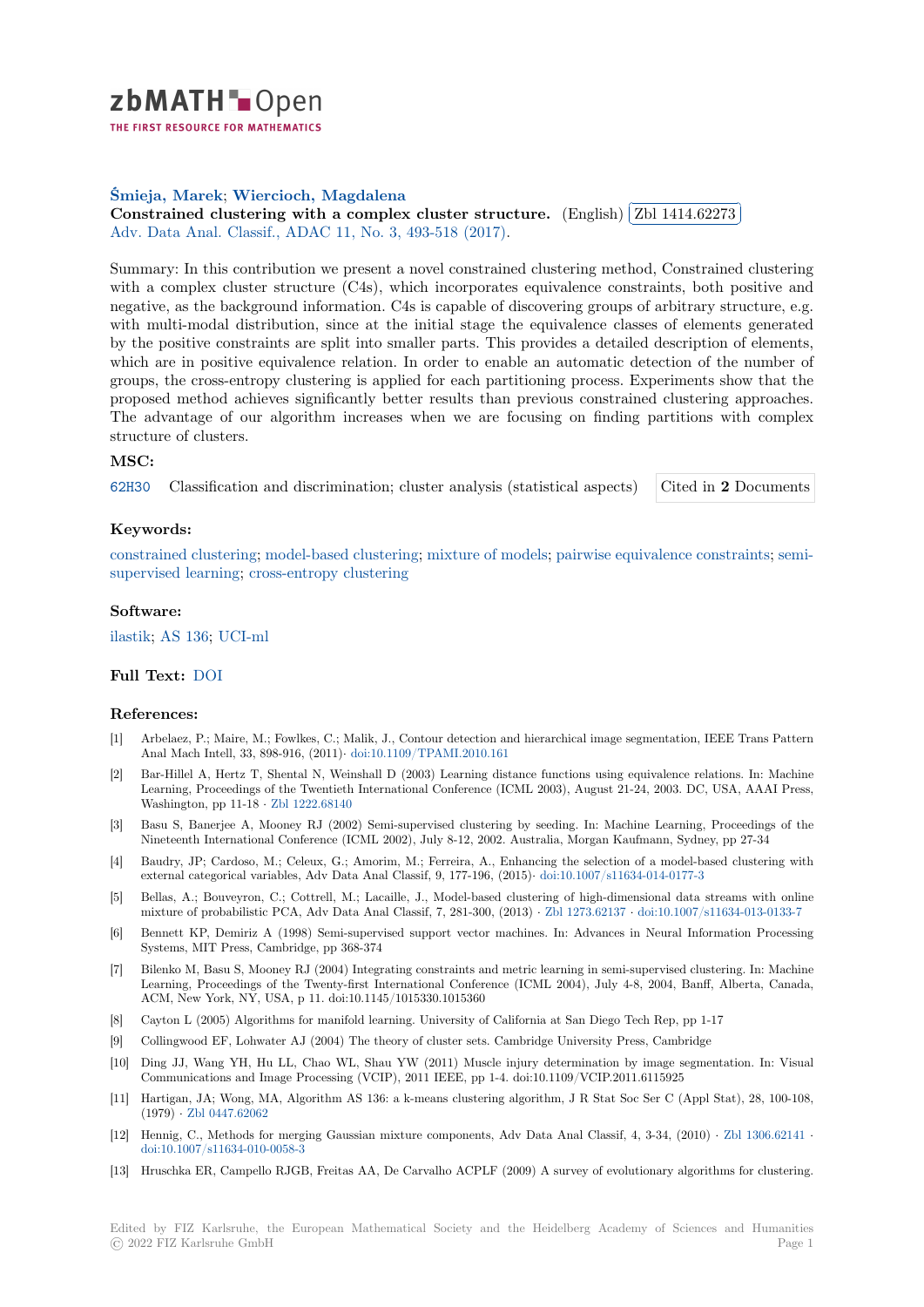IEEE Trans Syst Man Cybern C Cybern 39(2):133-155

- [14] Hubert, L.; Arabie, P., Comparing partitions, J Classif, 2, 193-218, (1985) *·* Zbl 0587.62128 *·* doi:10.1007/BF01908075
- [15] Jain, AK, Data clustering: 50 years beyond k-means, Pattern Recogn Lett, 31, 651-666, (2010)*·* doi:10.1016/j.patrec.2009.09.011
- [16] Jain, AK; Murty, NM; Flynn, PJ, Data clustering: a review, ACM Comput Surv, 31, 264-323, (1999)*·* doi:10.1145/331499.331504
- [17] Klein D, Kamvar SD, Manning CD (2002) From instance-level constraints to space-level constraints: Making the most of prior knowledge in data clustering. In: Machine Learning, Proceedings of the Ni[neteenth Interna](https://zbmath.org/0587.62128)t[ional Conference \(ICML](https://dx.doi.org/10.1007/BF01908075) 2002), July 8-12, 2002. Australia, Morgan Kaufmann, Sydney, pp 307-314
- [18] Klekota, J.; Roth, FP, Chemical substructures that enrich for biological activity, Bioinformati[cs, 24, 2518-2525, \(2008\)](https://dx.doi.org/10.1145/331499.331504)*·* doi:10.1093/bioinformatics/btn479
- [19] Lee, S.; McLachlan, G., On mixtures of skew normal and skew t-distributions, Adv Data Anal Classif, 7, 241-266, (2013) *·* Zbl 1273.62115 *·* doi:10.1007/s11634-013-0132-8
- [20] Li Z, Liu J, Tang X (2009) Constrained clustering via spectral regularization. In: Computer Vision and Pattern Recognition, [2009. CVPR 2009. IEEE Conferen](https://dx.doi.org/10.1093/bioinformatics/btn479)ce on, pp 421-428. doi:10.1109/CVPR.2009.5206852
- [21] Lichman M (2013) UCI machine learning repository. http://archive.ics.uci.edu/ml
- [22] [Lu Z, Leen TK](https://zbmath.org/1273.62115)([2004\) Semi-supervised learning](https://dx.doi.org/10.1007/s11634-013-0132-8) with penalized probabilistic clustering. In: NIPS
- [23] McLachlan G, Krishnan T (2008) The EM algorithm and extensions, Wiley series in probability and statistics, 2nd edn. Wiley, Hoboken *·* Zbl 1165.62019
- [24] McNicholas, PD; Murphy, TB, Model-based clustering of microarray expression data via latent Gaussian mixture models, Bioinformatics, 26, 2705-2712, (2010)*·* doi:10.1093/bioinformatics/btq498
- [25] Melnykov V, Melnykov I, Michael S (2015) Semi-supervised model-based clustering with positive and negative constraints. Adv Data [Anal Classif 1-2](https://zbmath.org/1165.62019)3. doi:10.1007/s11634-015-0200-3
- [26] Morlini, I., A latent variables approach for clustering mixed binary and continuous variables within a Gaussian mixture model, Adv Data Anal Classif, 6, 5-28, (2012) *·* Zbl 1284.62384 *·* [doi:10.1007/s11](https://dx.doi.org/10.1093/bioinformatics/btq498)634-011-0101-z
- [27] Morris, K.; McNicholas, P.; Scrucca, L., Dimension reduction for model-based clustering via mixtures of multivariate tdistributions, Adv Data Anal Classif, 7, 321-338, (2013) *·* Zbl 1273.62141 *·* doi:10.1007/s11634-013-0137-3
- [28] Narayanan H, Mitter S (2010) Sample complexity of testing the manifold hypothesis. In: Advances in Neural Information Processing Systems, pp 1786-1794
- [29] Nguyen, HD; McLachlan, GJ, Maximum likelihood estimation of Gaussian mixture models without matrix operations, Adv Data Anal Classif, 9, 371-394, (2015)*·* doi:10.1007/s11634[-015-0209-7](https://zbmath.org/1273.62141)
- [30] Olivier B, Soudijn W, van Wijngaarden I (1999) The 5-ht\$\_{1A}\$ receptor and its ligands: structure and function. In: Jucker E (ed) Progress in Drug Research, Progress in Drug Research, vol 52, pp 103-165
- [31] Pavel B (2002) Survey of clustering data mining techniques. Technical report, Accrue Software
- [32] Rubinstein RY, Kroese DP (2004) Th[e Cross Entropy Method: A Un](https://dx.doi.org/10.1007/s11634-015-0209-7)ified Approach To Combinatorial Optimization, Monte-Carlo Simulation (Information Science and Statistics). Springer-Verlag New York Inc, Secaucus, NJ, USA
- [33] Samuelsson J (2004) Waveform quantization of speech using Gaussian mixture models. In: Acoustics, Speech, and Signal Processing, 2004. Proceedings. (ICASSP '04). IEEE International Conference on, vol 1, pp I-165-8, vol 1. doi:10.1109/ICASSP.2004.1325948
- [34] Scrucca, L.; Raftery, AE, Improved initialisation of model-based clustering using Gaussian hierarchical partitions, Adv Data Anal Classif, 9, 447-460, (2015)*·* doi:10.1007/s11634-015-0220-z
- [35] Shental, N.; Bar-Hillel, A.; Hertz, T.; Weinshall, D., Computing Gaussian mixture models with EM using equivalence constraints, Adv Neural Inf Process Syst, 16, 465-472, (2004) *·* Zbl 1161.68775
- [36] Śmieja M, Tabor J (2013) Image segmentation with use of cross-entropy clustering. In: Proceedings of the 8th International Conference on Computer Recog[nition Systems CORES 2013. S](https://dx.doi.org/10.1007/s11634-015-0220-z)pringer, Advances in Intelligent Systems and Computing, pp 403-409
- [37] Śmieja, M.; Tabor, J., Entropy approximation in lossy sourc[e coding problem](https://zbmath.org/1161.68775), Entropy, 17, 3400-3418, (2015) *·* Zbl 1338.94053 *·* doi:10.3390/e17053400
- [38] Śmieja M, Tabor J (2015b) Spherical Wards clustering and generalized Voronoi diagrams. In: Data Science and Advanced Analytics (DSAA), 2015. 36678 2015. IEEE International Conference on, IEEE, pp 1-10
- [39] Śmieja M, Warszycki D (2016) Average information content maximization—a new approach for fingerprint hy[bridization and](https://zbmath.org/1338.94053) r[eduction. PLoS One 11](https://dx.doi.org/10.3390/e17053400)(1):e0146,666
- [40] Sommer C, Strähle C, Köthe U, Hamprecht FA (2011) ilastik: Interactive Learning and Segmentation Toolkit. In: Eighth IEEE International Symposium on Biomedical Imaging (ISBI). Proceedings, pp 230-233. doi:10.1109/ISBI.2011.5872394
- [41] Spurek P, Tabor J, Zając E (2013) Detection of disk-like particles in electron microscopy images. In: Proceedings of the 8th International Conference on Computer Recognition Systems CORES 2013, Springer, pp 411-417
- [42] Subedi, S.; McNicholas, P., Variational Bayes approximations for clustering via mixtures of normal inverse Gaussian distributions, Adv Data Anal Classif, 8, 167-193, (2014)*·* doi:10.1007/s11634-014-0165-7
- [43] Tabor J, Misztal K (2013) Detection of elliptical shapes via cross-entropy clustering. In: Pattern Recognition and Image Analysis, Springer, Berlin 7887:656-663
- [44] Tabor, J.; Spurek, P., Cross-entropy clustering, Pattern Recogn, 47, 3046-3059, (2014) *·* Zbl 1342.68279 *·* doi:10.1016/j.patcog.2014.03.006
- [45] Telgarsky M, Vattani A (2010) Hartigan's method: [k-means clustering without Vor](https://dx.doi.org/10.1007/s11634-014-0165-7)onoi. In: Teh YW, Titterington DM (eds)